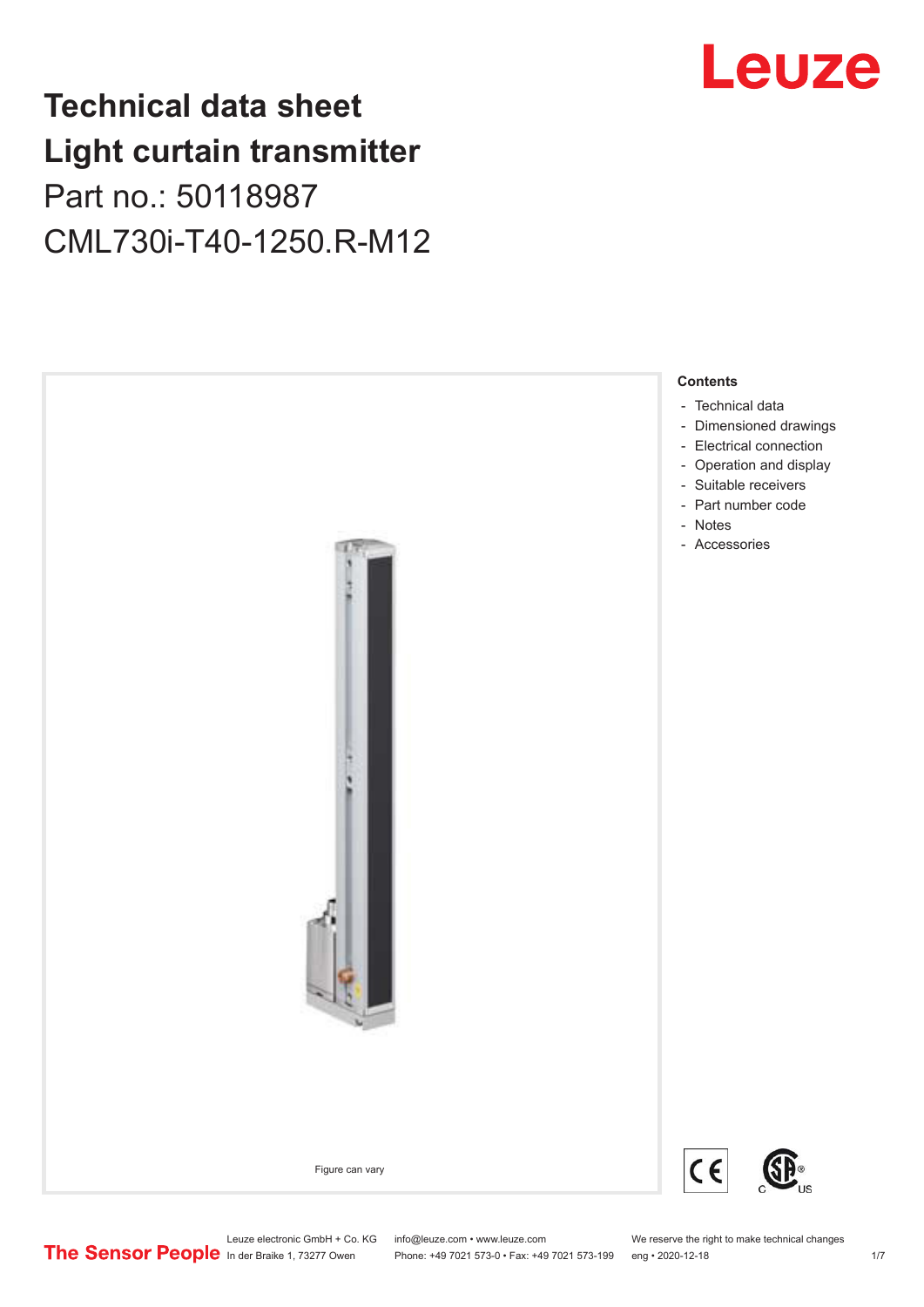## <span id="page-1-0"></span>**Technical data**

# Leuze

#### **Basic data**

| <b>Series</b>              | 730                                   |
|----------------------------|---------------------------------------|
| <b>Operating principle</b> | Throughbeam principle                 |
| Device type                | Transmitter                           |
| <b>Contains</b>            | Accessories for the use of the BT-2R1 |
| <b>Application</b>         | Detection of transparent objects      |
|                            | Object measurement                    |

#### **Special version**

**Special version** Crossed-beam scanning

Diagonal-beam scanning Parallel-beam scanning

#### **Optical data**

| <b>Operating range</b>             | Guaranteed operating range                                                                                  |  |
|------------------------------------|-------------------------------------------------------------------------------------------------------------|--|
| <b>Operating range</b>             | 0.39.5m                                                                                                     |  |
| Operating range, transparent media | 0.33.5m                                                                                                     |  |
| <b>Operating range limit</b>       | Typical operating range                                                                                     |  |
| <b>Operating range limit</b>       | $0.212$ m                                                                                                   |  |
| <b>Measurement field length</b>    | 1,250 mm                                                                                                    |  |
| Number of beams                    | 32 Piece(s)                                                                                                 |  |
| <b>Beam spacing</b>                | $40 \text{ mm}$                                                                                             |  |
| <b>Light source</b>                | LED, Infrared                                                                                               |  |
| <b>LED light wavelength</b>        | 940 nm                                                                                                      |  |
|                                    |                                                                                                             |  |
| <b>Measurement data</b>            |                                                                                                             |  |
| Minimum object diameter            | 50 mm                                                                                                       |  |
|                                    |                                                                                                             |  |
|                                    |                                                                                                             |  |
| <b>Electrical data</b>             |                                                                                                             |  |
| <b>Protective circuit</b>          | Polarity reversal protection                                                                                |  |
|                                    | Short circuit protected                                                                                     |  |
|                                    | <b>Transient protection</b>                                                                                 |  |
|                                    |                                                                                                             |  |
| Performance data                   |                                                                                                             |  |
| Supply voltage U <sub>B</sub>      | 18  30 V, DC                                                                                                |  |
| <b>Residual ripple</b>             | 0  15 %, From $U_{\rm B}$                                                                                   |  |
| <b>Open-circuit current</b>        | 0  270 mA, The specified values refer<br>to the entire package consisting of trans-<br>mitter and receiver. |  |

| <b>Readiness delay</b> | 450 ms          |
|------------------------|-----------------|
| Cycle time             | 1 <sub>ms</sub> |
|                        |                 |

#### **Connection**

| <b>Number of connections</b> | 1 Piece(s) |
|------------------------------|------------|
| <b>Plug outlet</b>           | Rear side  |

| <b>Connection 1</b>       |                        |
|---------------------------|------------------------|
| <b>Function</b>           | Connection to receiver |
| <b>Type of connection</b> | Connector              |
| <b>Thread size</b>        | M <sub>12</sub>        |
| <b>Type</b>               | Male                   |
| <b>Material</b>           | Metal                  |
| No. of pins               | $5 - pin$              |
| <b>Encoding</b>           | A-coded                |
|                           |                        |

#### **Mechanical data**

| Design                   | Cubic                        |
|--------------------------|------------------------------|
| Dimension (W x H x L)    | 29 mm x 35.4 mm x 1,303 mm   |
| <b>Housing material</b>  | Metal                        |
| <b>Metal housing</b>     | Aluminum                     |
| Lens cover material      | Plastic                      |
| Net weight               | 1,450q                       |
| <b>Housing color</b>     | Silver                       |
| <b>Type of fastening</b> | Groove mounting              |
|                          | Via optional mounting device |
|                          |                              |

#### **Operation and display**

| Type of display | ' FD.      |
|-----------------|------------|
| Number of LEDs  | 1 Piece(s) |

#### **Environmental data**

| Ambient temperature, operation | -30  60 °C |
|--------------------------------|------------|
| Ambient temperature, storage   | -40  70 °C |

#### **Certifications**

| Degree of protection     | IP 65         |
|--------------------------|---------------|
| <b>Protection class</b>  | Ш             |
| <b>Certifications</b>    | c CSA US      |
| <b>Standards applied</b> | IEC 60947-5-2 |

#### **Classification**

| <b>Customs tariff number</b> | 90314990 |
|------------------------------|----------|
| eCl@ss 5.1.4                 | 27270910 |
| eCl@ss 8.0                   | 27270910 |
| eCl@ss 9.0                   | 27270910 |
| eCl@ss 10.0                  | 27270910 |
| eCl@ss 11.0                  | 27270910 |
| <b>ETIM 5.0</b>              | EC002549 |
| <b>ETIM 6.0</b>              | EC002549 |
| <b>ETIM 7.0</b>              | EC002549 |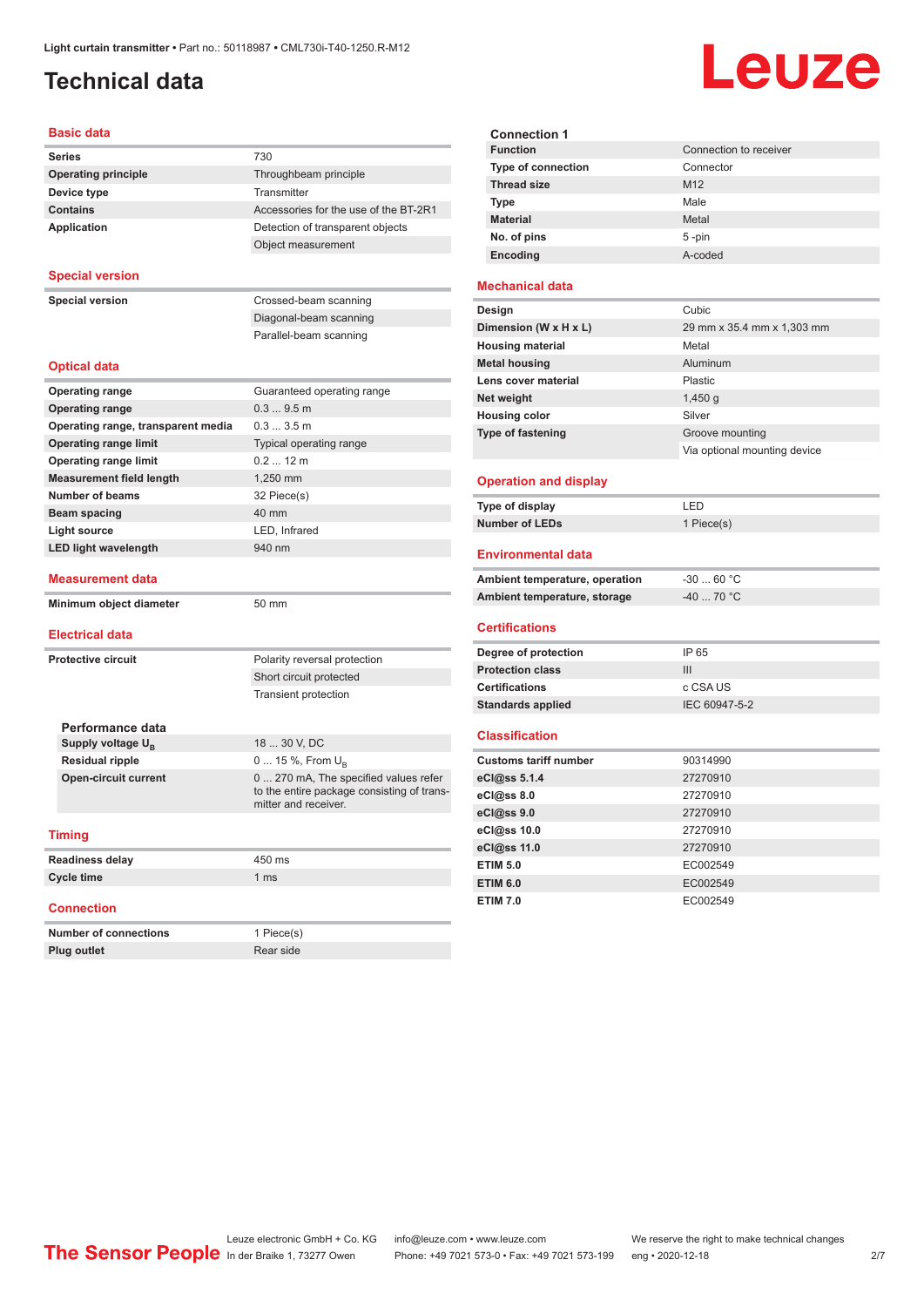## <span id="page-2-0"></span>**Dimensioned drawings**

All dimensions in millimeters



- A Beam spacing 40 mm
- B Measurement field length 1250 mm
- F M6 thread
- G Fastening groove
- T Transmitter
	-
- R Receiver
- Y 5 mm



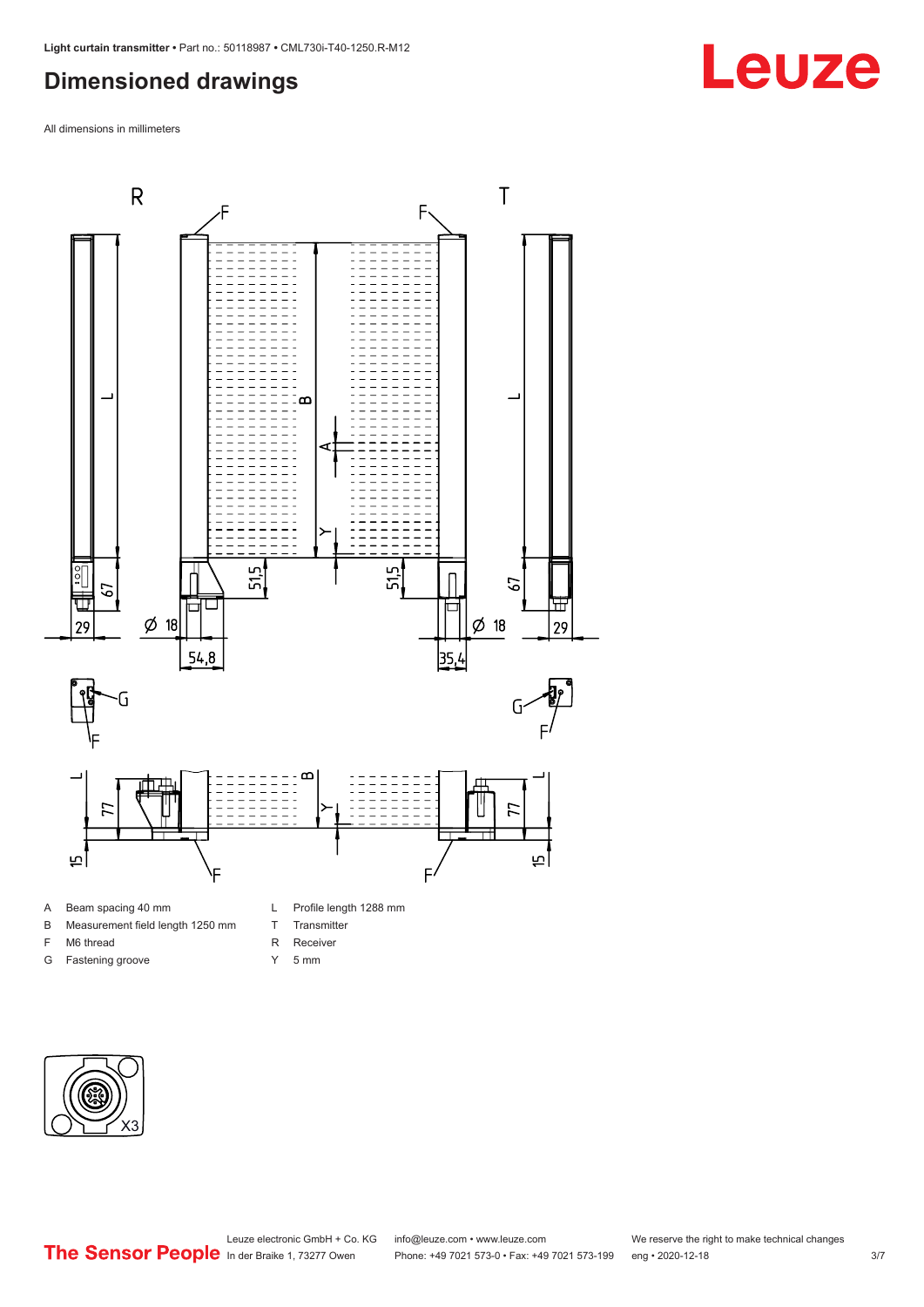## <span id="page-3-0"></span>**Electrical connection**

# Leuze

#### **Connection 1**

| <b>Function</b>    | Connection to receiver |
|--------------------|------------------------|
| Type of connection | Connector              |
| <b>Thread size</b> | M12                    |
| <b>Type</b>        | Male                   |
| <b>Material</b>    | Metal                  |
| No. of pins        | $5$ -pin               |
| Encoding           | A-coded                |

#### **Pin Pin assignment 1** FE/SHIELD **2** V+ **3** GND **4** RS 485 Tx+ **5** RS 485 Tx-



## **Operation and display**

|     | Display                                      | <b>Meaning</b>                                           |
|-----|----------------------------------------------|----------------------------------------------------------|
|     | Green, continuous light                      | Continuous mode                                          |
| Off |                                              | No communication with the receiver / waiting for trigger |
|     | green, flashing in sync with the measurement | Measurement frequency display                            |

### **Suitable receivers**

| Part no. | <b>Designation</b>            | <b>Article</b>         | <b>Description</b>                                                                                                          |
|----------|-------------------------------|------------------------|-----------------------------------------------------------------------------------------------------------------------------|
| 50119125 | CML730i-R40-<br>1250.R/CN-M12 | Light curtain receiver | Operating range: 0.3  9.5 m<br>Interface: CANopen<br>Connection: Connector, M12, Rear side, 8-pin                           |
| 50119286 | CML730i-R40-<br>1250.R/CV-M12 | Light curtain receiver | Operating range: 0.3  9.5 m<br>Analog outputs: 2 Piece(s), Voltage, Current<br>Connection: Connector, M12, Rear side, 8-pin |
| 50123433 | CML730i-R40-<br>1250.R/D3-M12 | Light curtain receiver | Operating range: 0.3  9.5 m<br>Interface: RS 485 Modbus<br>Connection: Connector, M12, Rear side, 8-pin                     |
| 50119205 | CML730i-R40-<br>1250.R/L-M12  | Light curtain receiver | Operating range: 0.3  9.5 m<br>Interface: IO-Link<br>Connection: Connector, M12, Rear side, 8-pin                           |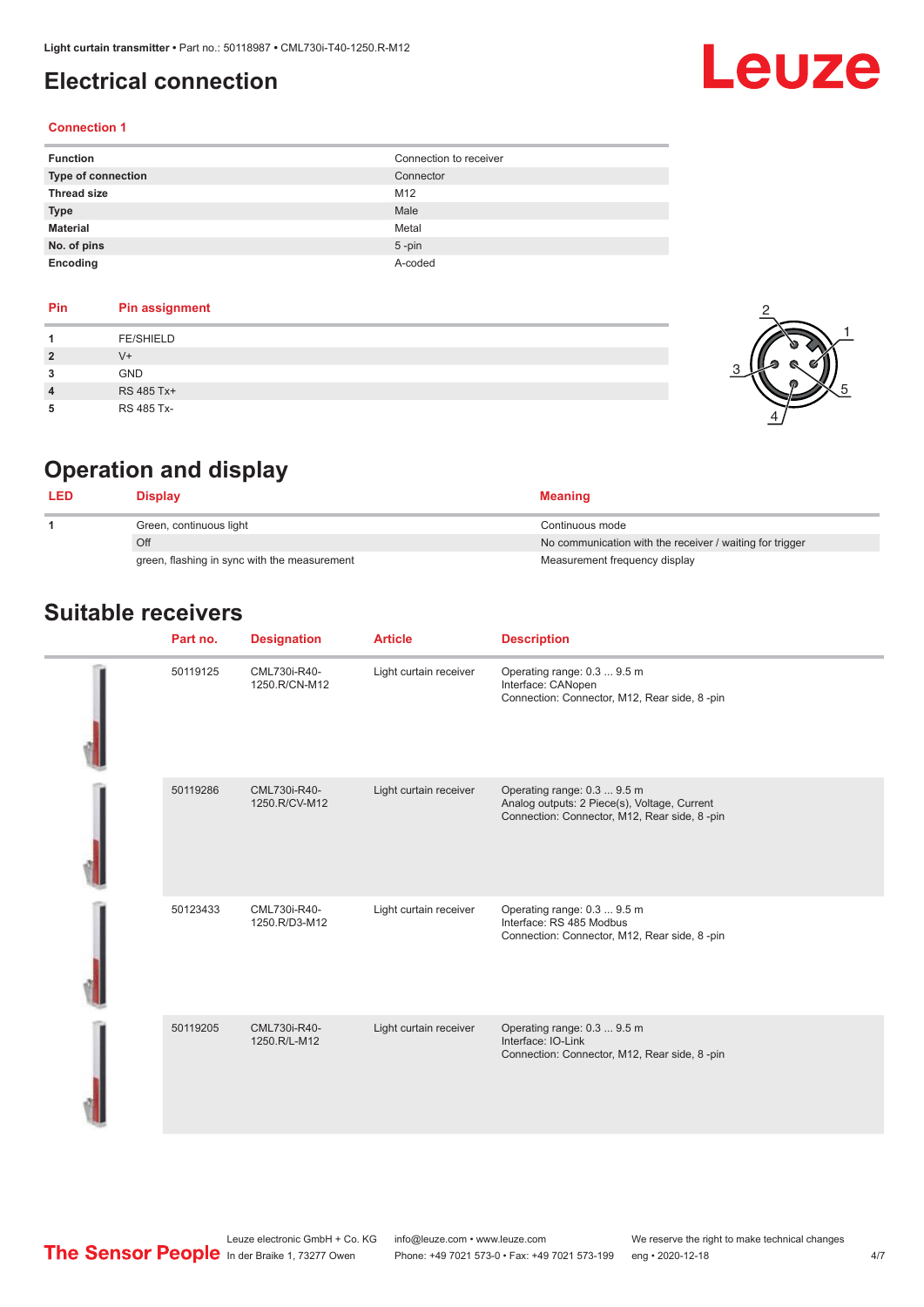### <span id="page-4-0"></span>**Suitable receivers**

## Leuze

| Part no. | <b>Designation</b>            | <b>Article</b>         | <b>Description</b>                                                                                    |
|----------|-------------------------------|------------------------|-------------------------------------------------------------------------------------------------------|
| 50123223 | CML730i-R40-<br>1250.R/PB-M12 | Light curtain receiver | Operating range: 0.3  9.5 m<br>Interface: PROFIBUS DP<br>Connection: Connector, M12, Rear side, 8-pin |
| 50131825 | CML730i-R40-<br>1250.R/PN-M12 | Light curtain receiver | Operating range: 0.3  9.5 m<br>Interface: PROFINET<br>Connection: Connector, M12, Rear side, 8-pin    |

### **Part number code**

Part designation: **CML7XXi-YZZ-AAAA.BCCCDDD-EEEFFF**

| <b>CML</b>  | <b>Operating principle</b><br>Measuring light curtain                                                                                     |
|-------------|-------------------------------------------------------------------------------------------------------------------------------------------|
| 7XXi        | <b>Series</b><br>720i: 720i series<br>730i: 730i series                                                                                   |
| Υ           | Device type<br>T: transmitter<br>R: receiver                                                                                              |
| <b>ZZ</b>   | <b>Beam spacing</b><br>05:5 mm<br>10:10 mm<br>20:20 mm<br>40:40 mm                                                                        |
| <b>AAAA</b> | Measurement field length [mm], dependent on beam spacing                                                                                  |
| в           | Equipment<br>A: connector outlet, axial<br>R: rear connector outlet                                                                       |
| CCC         | Interface<br>L: IO-Link<br>/CN: CANopen<br>/PB: PROFIBUS<br>/PN: PROFINET<br>/CV: Analog current and voltage output<br>/D3: RS 485 Modbus |
| <b>DDD</b>  | <b>Special equipment</b><br>-PS: Power Setting                                                                                            |
| EEE         | <b>Electrical connection</b><br>M12: M12 connector                                                                                        |
| <b>FFF</b>  | -EX: Explosion protection                                                                                                                 |
| <b>Note</b> |                                                                                                                                           |
|             |                                                                                                                                           |
|             | $\%$ A list with all available device types can be found on the Leuze website at www.leuze.com.                                           |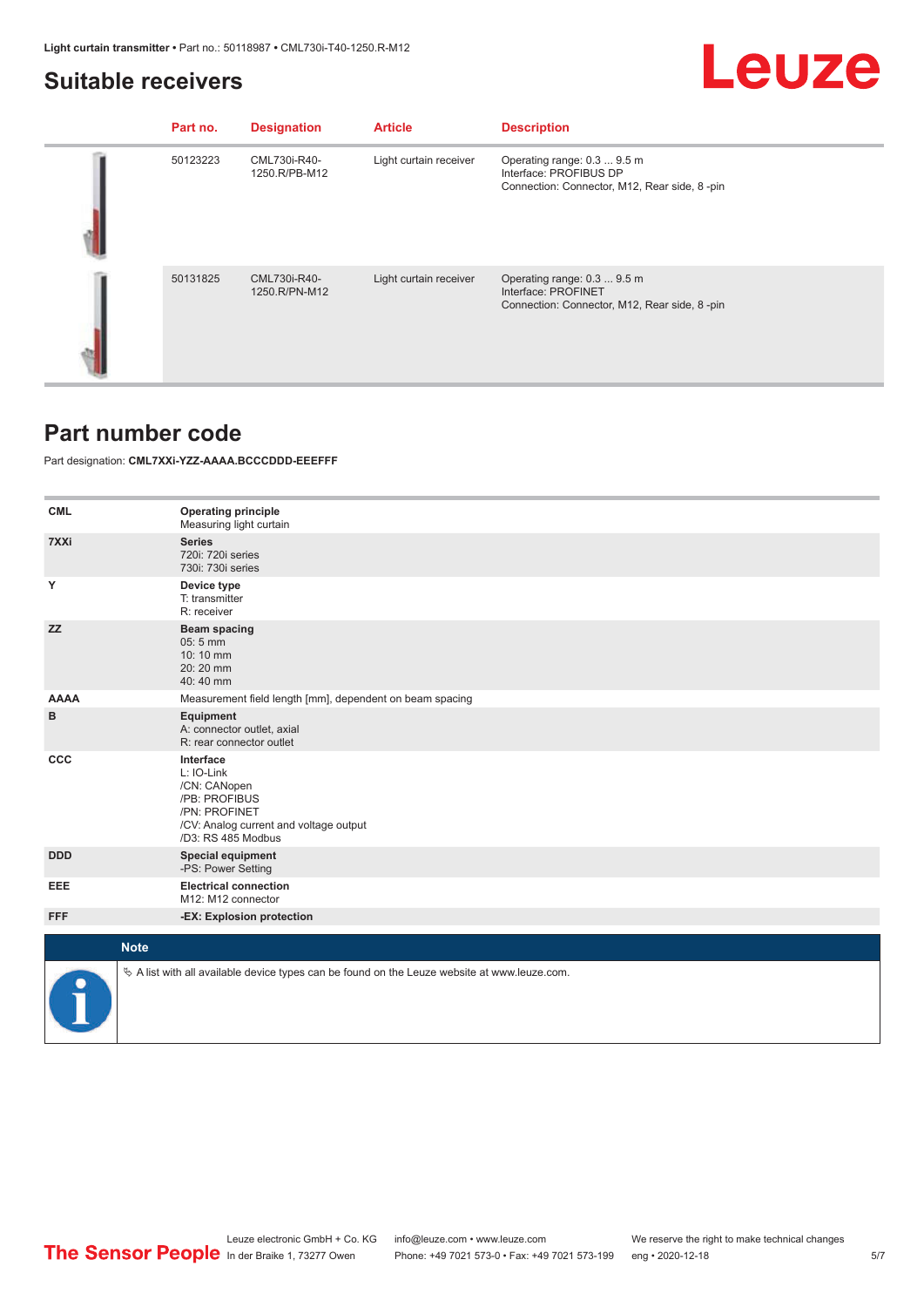## <span id="page-5-0"></span>**Notes**

#### **Observe intended use!**

 $\%$  This product is not a safety sensor and is not intended as personnel protection.

 $\%$  The product may only be put into operation by competent persons.

 $\%$  Only use the product in accordance with its intended use.

| <b>For UL applications:</b>                                                                                                                                                     |
|---------------------------------------------------------------------------------------------------------------------------------------------------------------------------------|
| $\%$ For UL applications, use is only permitted in Class 2 circuits in accordance with the NEC (National Electric Code).                                                        |
| These proximity switches shall be used with UL Listed Cable assemblies rated 30V, 0.5A min, in the field installation, or equivalent (categories: CYJV/<br>CYJV7 or PVVA/PVVA7) |

### **Accessories**

## Connection technology - Interconnection cables

|   |         | Part no. | <b>Designation</b>                     | <b>Article</b>        | <b>Description</b>                                                                                                                                                                                                                                    |
|---|---------|----------|----------------------------------------|-----------------------|-------------------------------------------------------------------------------------------------------------------------------------------------------------------------------------------------------------------------------------------------------|
| Ø | ⊙<br>p₫ | 50129781 | <b>KDS DN-M12-5A-</b><br>M12-5A-P3-050 | Interconnection cable | Suitable for interface: IO-Link, DeviceNet, CANopen<br>Connection 1: Connector, M12, Axial, Female, A-coded, 5-pin<br>Connection 2: Connector, M12, Axial, Male, A-coded, 5-pin<br>Shielded: Yes<br>Cable length: 5,000 mm<br>Sheathing material: PUR |

## Mounting technology - Mounting brackets

|               | Part no. | <b>Designation</b> | <b>Article</b>      | <b>Description</b>                                                                                                                                                                                                        |
|---------------|----------|--------------------|---------------------|---------------------------------------------------------------------------------------------------------------------------------------------------------------------------------------------------------------------------|
| <b>Altres</b> | 50142900 | BT 700M.5-2SET     | Mounting device set | Design of mounting device: Bracket mounting<br>Fastening, at system: Through-hole mounting, T slotted hole<br>Mounting bracket, at device: Screw type, Sliding block<br>Type of mounting device: Rigid<br>Material: Steel |

## Mounting technology - Swivel mounts

| Part no. | <b>Designation</b> | <b>Article</b>       | <b>Description</b>                                                                                                                                          |
|----------|--------------------|----------------------|-------------------------------------------------------------------------------------------------------------------------------------------------------------|
| 429046   | <b>BT-2R1</b>      | Mounting bracket set | Fastening, at system: Through-hole mounting<br>Mounting bracket, at device: Clampable<br>Type of mounting device: Turning, 360°<br>Material: Metal, Plastic |

Leuze